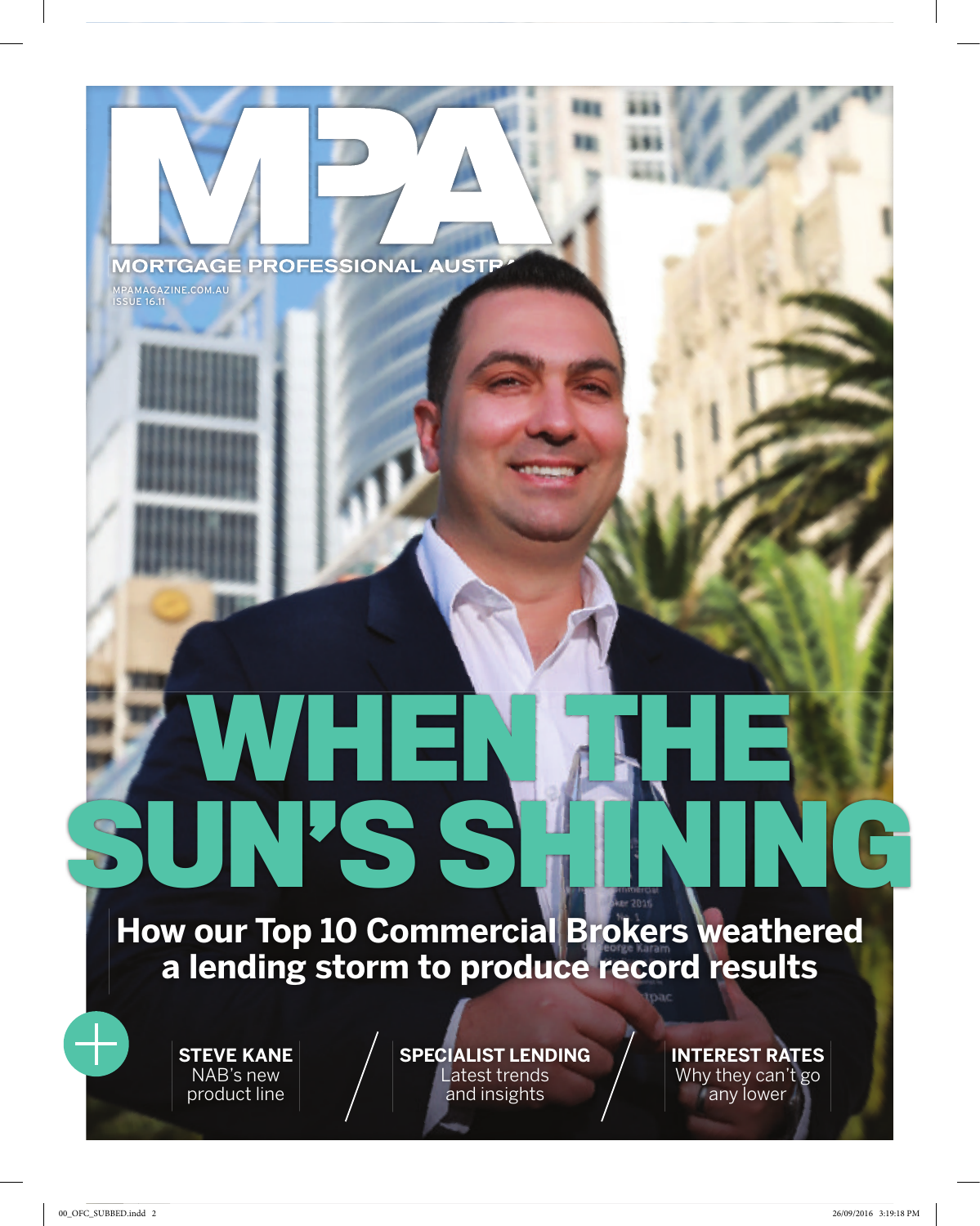## DRIVING CHANGE

# **DRIVING CHANGE IN YOUR BUSINESS**

Taking an established business in a new direction can be a daunting prospect. Here, change and leadership expert **Michelle Gibbings** presents a step-by-step approach to making change happen

**THERE'S A** famous saying "May you live in interesting times". There's debate as to the saying's origin, but there's certainly no doubt that it applies today. Change is everywhere – impacting on both large and small organisations. For leaders this means they are leading in an environment that is often:

- **Ambiguous** The environment in which they are working is uncertain and shifting, which can leave people questioning their roles and what they need to do.
- **Boundaryless** Things are changing and the normal boundaries of roles, organisations and work are altering.
- **Complex**  Problems are not predictable, nor are the solutions.
- **Disruptive**  People and organisations are constantly searching for the next 'big' thing and the quest to be innovative is neverending.

To survive and flourish in this environment, organisations need to master four key steps:

- **1.** Build and implement a sustainable approach.
- **2.** Know the landscape.
- **3.** Develop leadership followship.
- **4.** Maintain momentum.

## **1 Build and implement a sustainable approach**

A 2013 Towers Watson study reinforced what other studies have shown – that the majority of change efforts fail in organisations. This is due to a number of factors, including a lack of leadership, the difficulty of sustaining momentum, and ineffective or absent mechanisms to support the change.

 Many change efforts are started before the necessary planning and analysis takes place. For example, there's often no assessment of the organisation's capacity to absorb the change, or understanding of the capability of impacted stakeholders to adopt the change. Instead, there are multiple change programs occurring at the same time, often impacting on the same group of people.

This creates confusion, particularly when the implementation efforts are disconnected from each other. All the end user sees is a barrage of changes coming down the pipeline, but little information as to how the changes connect back to the organisation's strategic agenda, and what it means for them holistically.

The organisation needs to ensure its change approach is thoughtfully considered and executed.

There are five elements to this:

• **Ensure strategic alignment** – This involves understanding what's driving



on where the organisation wants to get to, and how this change connects and supports the organisation's vision and strategic agenda.

• **Consider the options** – Develop and review the options available, and their potential risks and impacts. The options selected should have a clear benefits case. That way the organisation can measure if the intended benefits of the change have been delivered.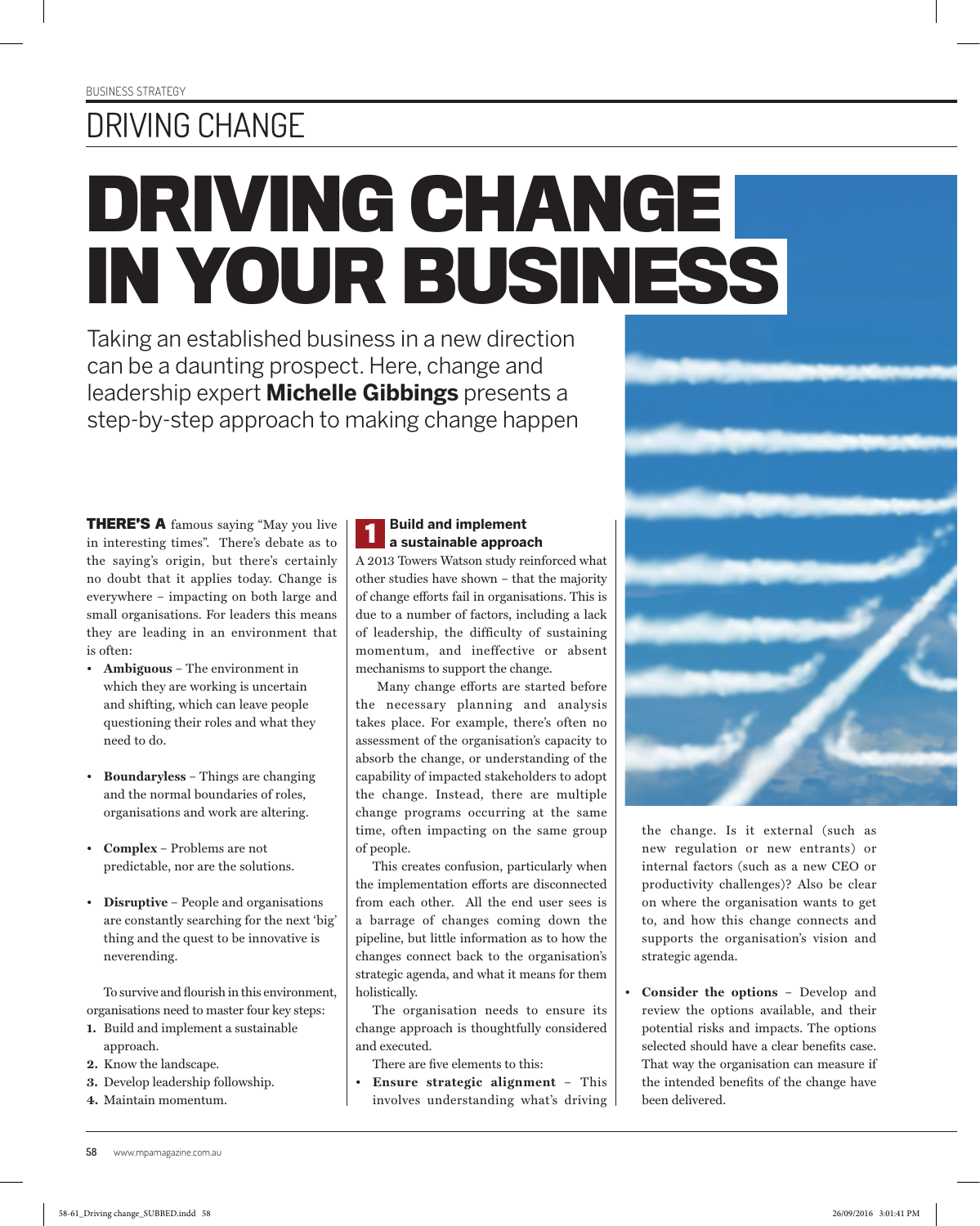

- **Develop the plan**  Undertake the necessary planning to map out the steps to be taken to make the change happen. This is not about creating an inflexible plan, but it is about having a strong sense of direction, and clarity on the way ahead and what is needed for success.
- **Check the infrastructure** Identify and ensure that the necessary infrastructure to implement the plan is available and in place. This involves architecting the way in which the change program is sequenced, monitored, governed and executed to account for the organisation's capacity, capability and objectives.
- **Balance the people equation** This is one of the most important elements, and it is more than just communication and training. Helping people to cope and thrive through change is most effective when it operates at a mindset, values and behaviour level. This includes providing people with the personal and technical skills and tools to help them best operate in changing environments.

#### **2 Know the landscape**

Once the approach to the change has been outlined, it's a good idea to do a stocktake and determine if the organisation is ready, willing and able to change. This assessment helps the organisation understand if there are gaps or areas that need to be addressed to help improve the likelihood of a successful and sustainable change.

• **Ready** – The organisation knows where it wants to get to and has a plan for execution, with a logically and thoughtfully sequenced change road map. There are always unknowns with change, and it can be impossible to plan for everything. Organisations can, however, ensure they are ready to be flexible and adaptive through the change. This way it can take advantage of opportunities, and respond swiftly to issues as they arise.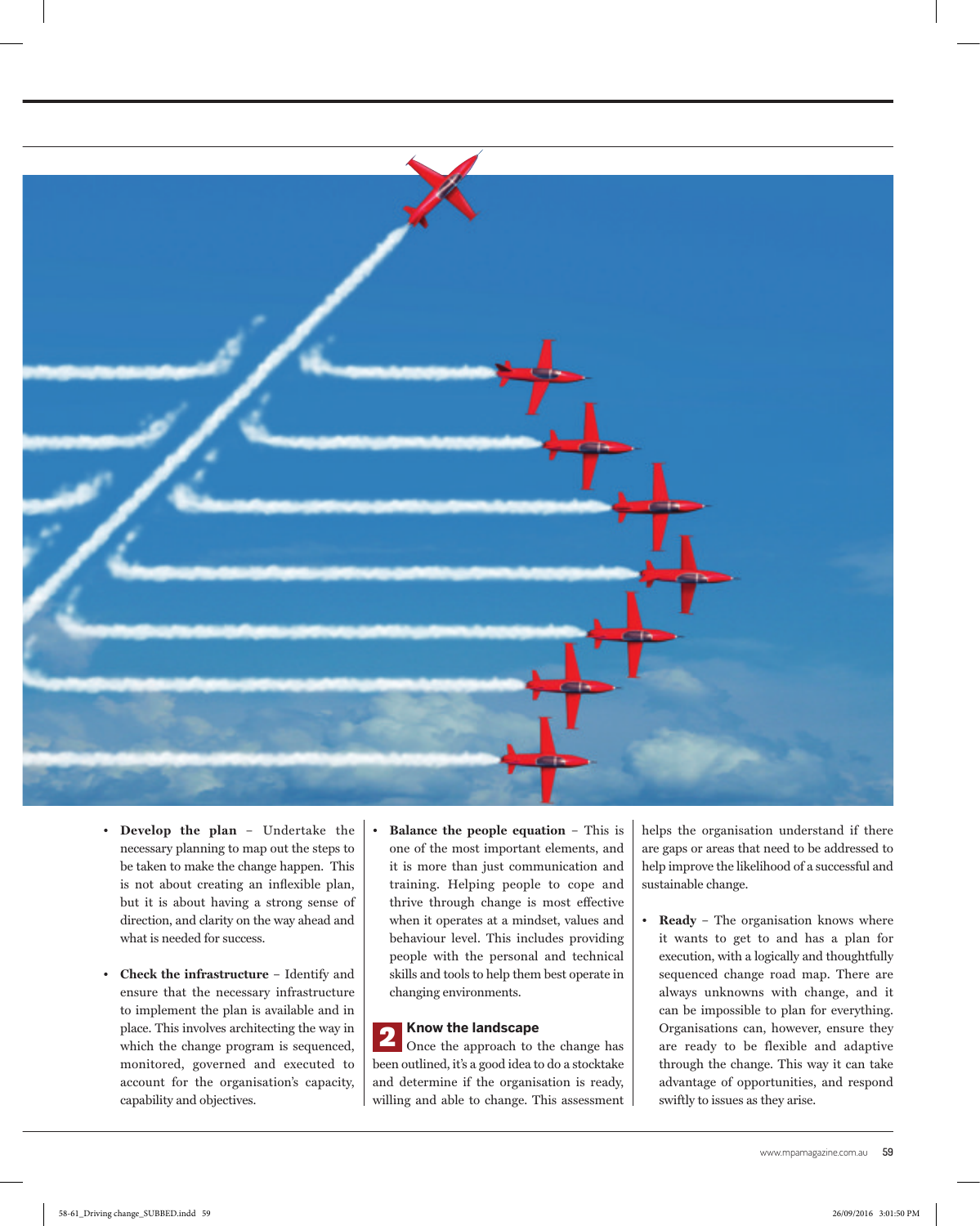## DRIVING CHANGE

#### **TAKING ACTION IN YOUR BROKERAGE**



Go through Gibbings' Change Checklist to ensure your ambitions are realistic



Identify who in your brokerage will support or resist change (especially if working in a partnership)



Define some goals that your changes will involve and ultimately achieve

- **Willing** The organisation has effective leadership and the roles and responsibilities of those involved in the change are clear. For example, there may be a sponsor who is accountable for the change, and a project team helping to deliver the change. They need to know what roles they need to play. So, too, do the leaders across the organisation. Their accountability in leading the change can't be delegated to someone else.
- **Able** The organisation has the capacity and capability to execute the change and is able to invest the resources to ensure that impacted stakeholders are well prepared for the change. The organisation needs to devote both financial and people resources to ensuring that those impacted on by the change are not only able to cope with it but know what is expected of them and have the behavioural and technical skills to thrive through it.

If the answers are in the negative, the organisation needs to do further work on designing and refining its change approach.

**3 Develop leadership followship**<br>Waynen, Buffatt, asid, "A leader Warren Buffett said: "A leader is someone who can get things done through other people".

Leaders don't lead if there is no one following them. Leaders who can inspire and support those around them are essential in times of change, and this requires the organisation's leaders to be able to build engaged and healthy teams – teams which in turn create a groundswell of support and movement towards the change.

In times of change it is not just the team and individuals who need to change. To consciously lead change, leaders need to be prepared to change themselves – their mindsets, operating styles and leadership behaviour. This is more than just pinpointing new technical skills. It's about delving into the meaning that drives the leader's behaviour, and the mental models they are applying to the decisions they make.

One way to do this is for the leader to identify their 'leadership moments of truth'.

These are the actions that they take – often subconsciously – which define how their leadership style is viewed by colleagues, peers and team members. They include, for example:

- what they pay attention to
- what they prioritise
- how they react to issues and when things go wrong
- what they say, and what they do and don't do
- how they allocate resources and rewards, and recruit and promote

Red flags arise when a leader's behaviour is inconsistent or if they are playing favourites with team members. Team members quickly notice when a leader says one thing and then does another. If leaders want followship they need to create an environment in which people feel valued and that their opinions matter.

How leaders engage with, support, involve and communicate with their teams will determine if a change is landed safely or not. It's therefore critical to ensure that leaders, at all hierarchical levels, are equipped and motivated to lead their teams through change.

This is critical as the change needs to be driven by the leaders, and they need to have the confidence and accountability to take this on.

**4 Maintain momentum** Harvard professor Rosabeth Moss Kanter talks about the trap of failing in the middle. In relation to getting change to happen, she says: "Everyone loves inspiring beginnings and happy endings; it is just the middles that involve hard work".

This is natural. As a change starts, challenges will inevitably be encountered. Obstacles and roadblocks that weren't expected will arise, making progress slower and more difficult than planned. What looked easy in the beginning seems much harder in the middle.

As reality hits home, leaders can become anxious and uncertain as they see momentum waning and milestones slipping. The team starts to question their ability to deliver, and teamwork starts to suffer as people look for